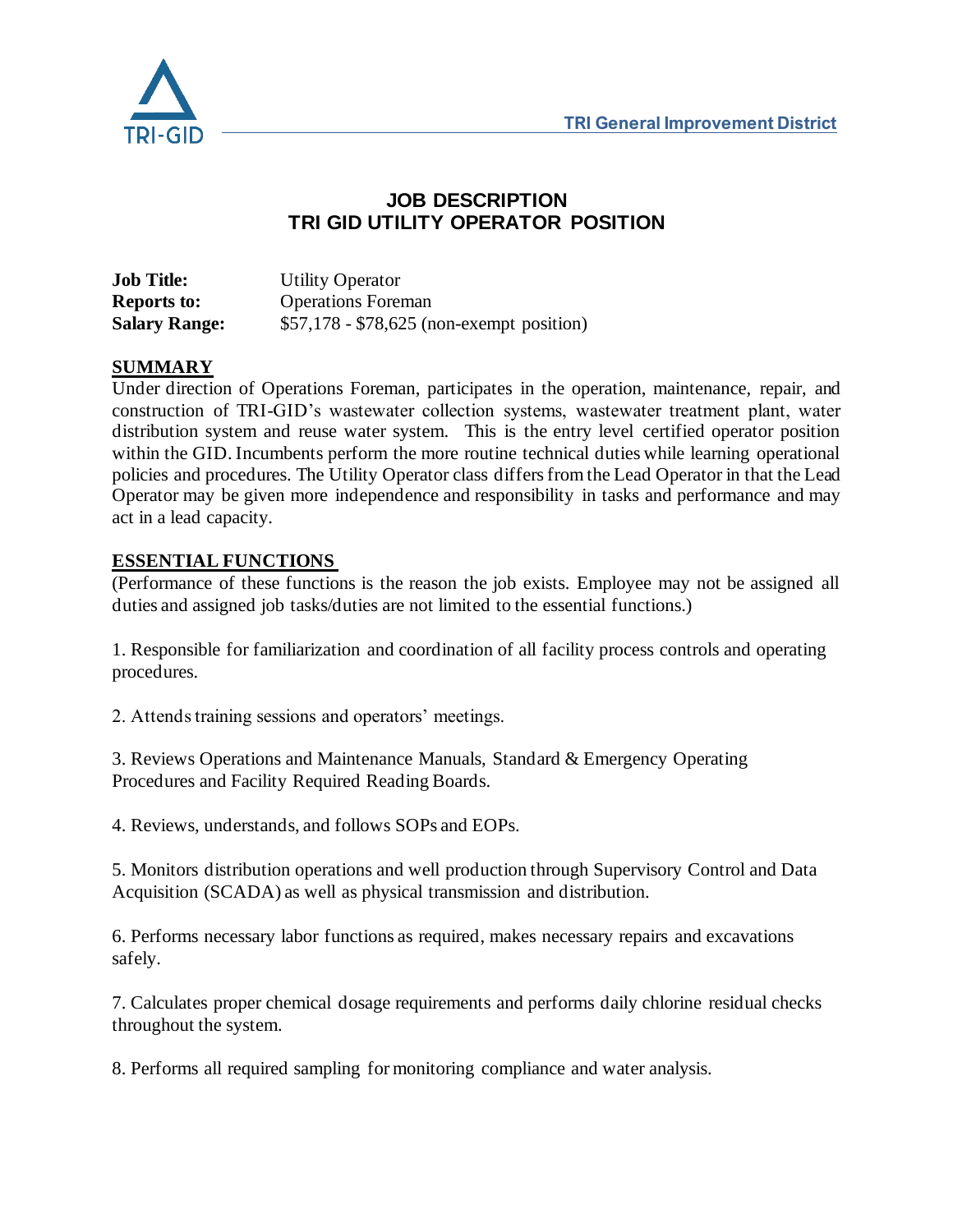

- 9. Maintains all necessary logs in a professional manner.
- 10. Performs chemical unloading at Well and Booster facilities.
- 11. Maintains current knowledge of local, state, and federal regulations.

12. Reports all noted operational deficiencies or violations to the Lead Operator, or Operations Superintendent immediately.

13. Performs both scheduled and unscheduled maintenance on facility equipment as required.

14. Works on job assignments when directed.

15. Performs necessary facility and equipment cleaning and janitorial functions as required.

- 16. Maintains the facility grounds as required.
- 17. Maintains and cleans fleet vehicles and heavy equipment as required.
- 18. Operate equipment including backhoe, loader, man lift, etc.
- 19. Performs other duties and responsibilities as required.

#### **QUALIFICATIONS FOR EMPLOYMENT**

Knowledge of:

- Principles, practices, methods, and materials used in maintenance and operation of wastewater collection and treatment and water distribution and treatment.
- Knowledge of backflow and cross connection control.
- Equipment and tool safety and operating procedures for wastewater and water operations.
- Regulations governing the operation of municipal wastewater treatment facilities and the related collection, distribution, and storage facilities.
- Laboratory procedures for basic, routine test water systems plus related sample gathering and handling techniques; and occupational hazards and safety practices related to wastewater / water system operation, repair, and maintenance.

Ability to:

- Perform a variety of semi-skilled and skilled manual maintenance and construction tasks on treatment equipment and GID facilities.
- Maintain accurate and legible records of activities and conditions observed.
- Understand and follow written and verbal instructions.
- Read and follow diagrams.
- Perform basic arithmetic calculations.
- Safely operate a variety of equipment and tools.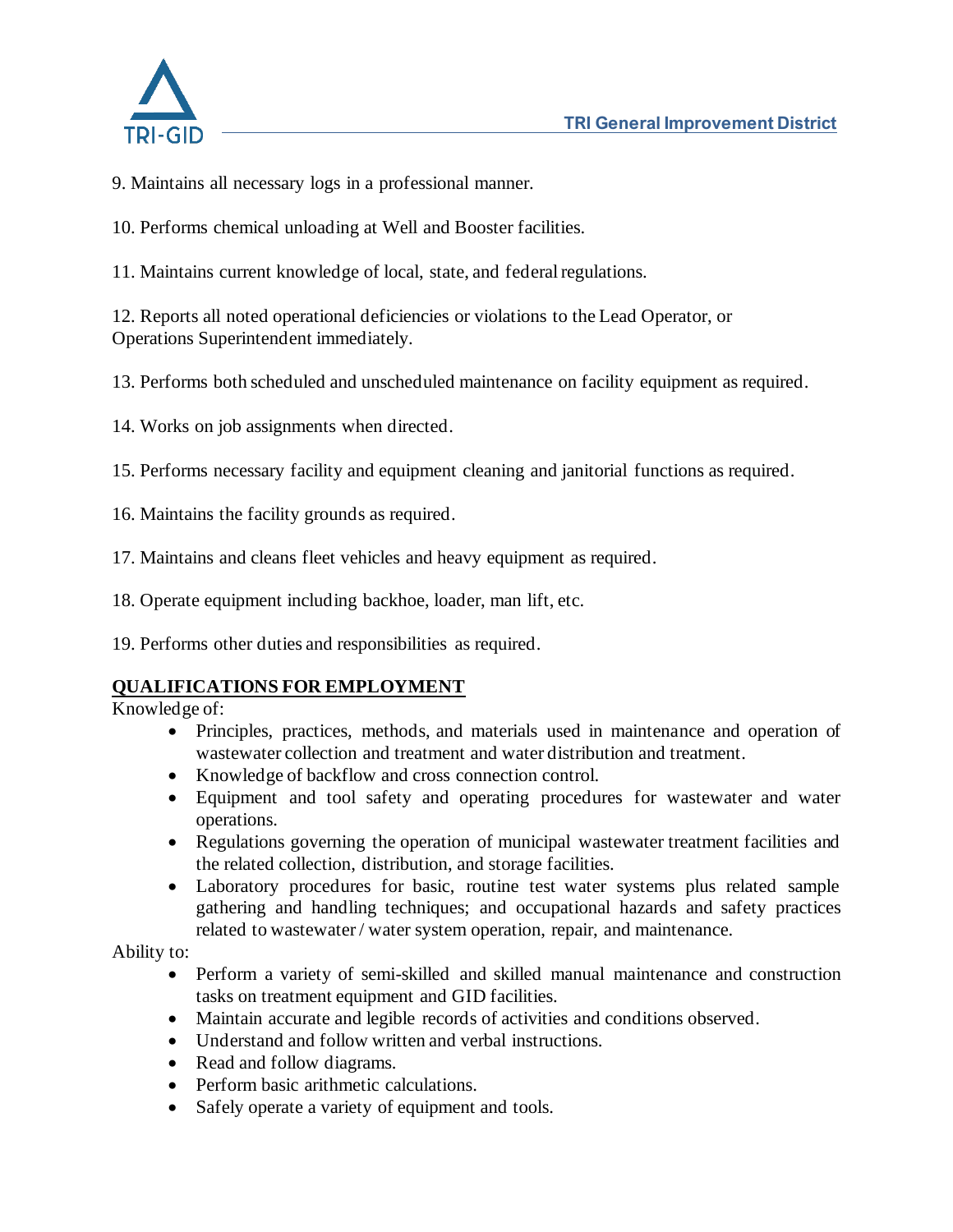

- Work harmoniously and tactfully with other GID employees, contractors, and the public including individuals having complaints regarding GID services.
- Locate and repair problems with equipment, machinery, and water systems while working independently in the field.
- Operate construction equipment such as backhoes, loaders, and small cranes to excavate lines and make repairs to lines, pumps, and other facilities.
- Apply work methods consistent with regulations, department, and GID policies and procedures.
- Train new staff in work methods and equipment operation.
- Select alternatives and project the consequences of proposed actions; and operate a personal computer.

### **EDUCATION AND EXPERIENCE**

Any combination of training, education and experience that would provide the required knowledge and abilities. A typical way to gain the required knowledge and ability is:

High school diploma or equivalent; plus

Two (2) years of experience in the operation and maintenance of wastewater/water distribution systems.

#### **CERTIFICATIONS, LICENSES, REGISTRATIONS**

Must possess a valid Nevada Driver's license and possess or obtain a valid commercial driver's license with a B and N endorsement within six months employment.

Must complete OSHA 10 certification within 90 days of employment.

Possess and maintain, or acquire within 12 months of the start date of employment, any one of the following certifications:

- State of Nevada Certified Wastewater Treatment Plant Operator Grade 2 certification
- State of Nevada Certified Water Treatment Operator Grade 2 certification
- State of Nevada Water Distribution Operator Grade 3 certification

## **PHYSICAL DEMANDS AND WORKING CONDITIONS**

(The physical demands described here are representative of those that must be met by an employee to successfully perform the essential functions of the job. In compliance with applicable disabilities laws, reasonable accommodations may be provided for qualified individuals with a disability who require and request such accommodations. Incumbents and individuals who have been offered employment are encouraged to discuss potential accommodations with the employer.)

Strength, stamina, and dexterity to sit in vehicles operating on rough roads and rough surfaces for short periods of time each day; walk on uneven or slippery surfaces; perform heavy manual tasks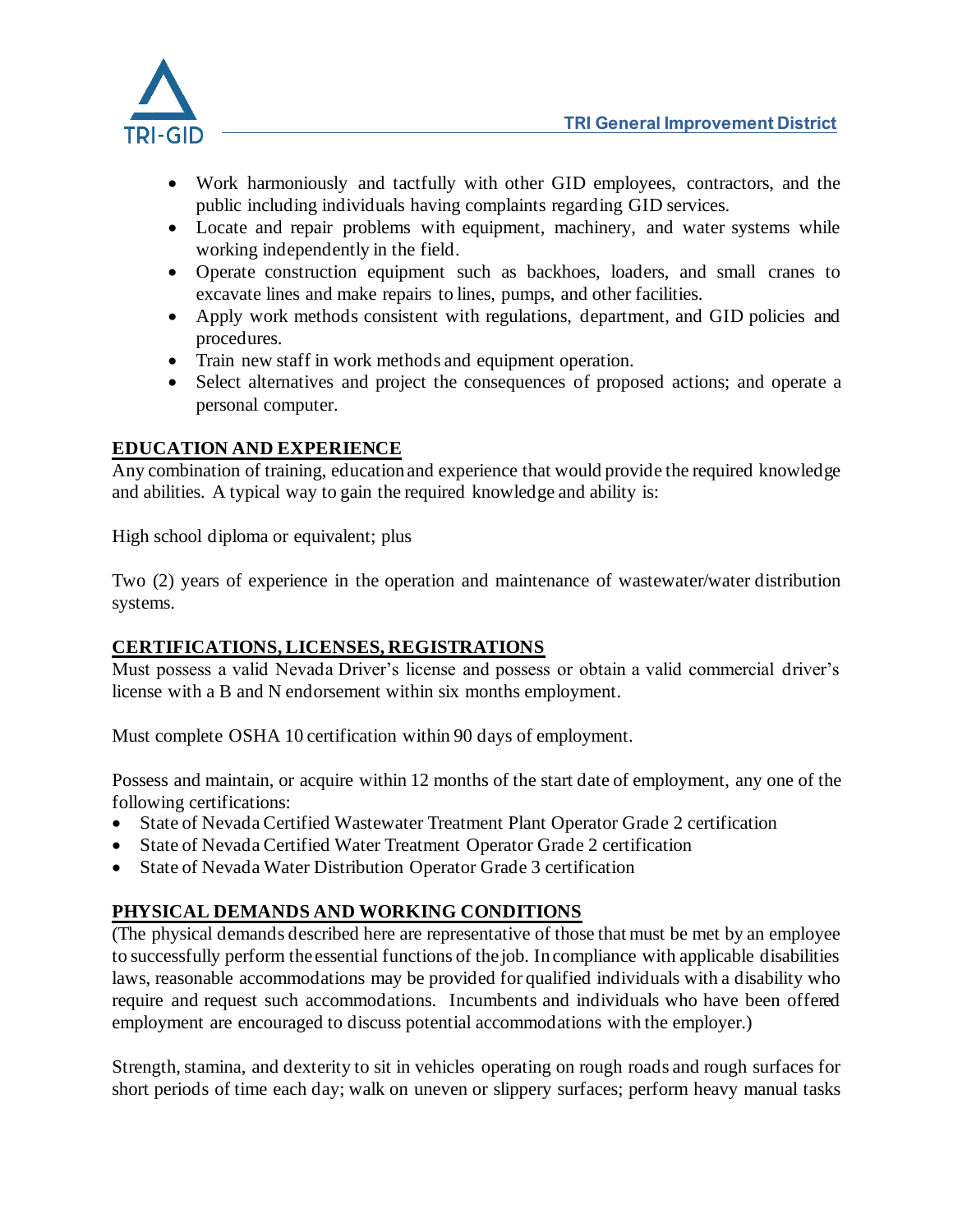

using hand tools such as shovels and picks; perform repetitive motions including use of controls with hands and feet; climb up and down ladders to enter confined spaces and other areas; coordination and dexterity to adjust and make minor repairs to equipment; strength to lift and carry containers and equipment weighing up to 90 pounds; visual acuity sufficient to operate equipment and read gauges in a variety of lighting conditions, including bright light, low light, and low visibility conditions; depth perception sufficient to maneuver equipment and determine position of equipment components; ability to hear changes in operation of motors and other equipment; ability to perform physically demanding work for continuous and lengthy periods of time.

Work in outdoor and indoor environments with intermittent to frequent exposure each day to unpleasant elements such as vibrations, noise, dust, fumes and odors, dampness, raw sewage, noise levels, or extreme weather conditions including heat, rain, snow, cold and wind, and dust. Potential exposure to dangerous chemicals. Occasional work in regulated confined space and areas. Work is typically performed independently and may be in isolated geographic areas.

## **BENEFITS**

- Medical, dental and vision insurance
- Paid time off & holidays
- Public Employee Retirement System (PERS) participation

# **EQUAL OPPORTUNITY EMPLOYER**

TRI GID is an equal-opportunity employer. We cultivate and maintain a work environment that values the dignity of each individual. All qualified applicants will receive consideration for employment without regard to race, color, gender, sexual orientation, gender identity, religion, age, disability or national origin. All decisions affecting any terms and conditions of employment, including recruitment, hiring, assignment, training, compensation, promotion, salary, disciplinary action and an employee's caregiving responsibilities, will be made without regard to race, color, national origin, gender, sexual orientation, religion, age, disability, political affiliation, marital status, membership in an employee association, or any other protected status or category.

TRI GID is dedicated to maintaining a safe, efficient and productive work environment and therefore is committed to a Drug and Alcohol-Free Workplace.